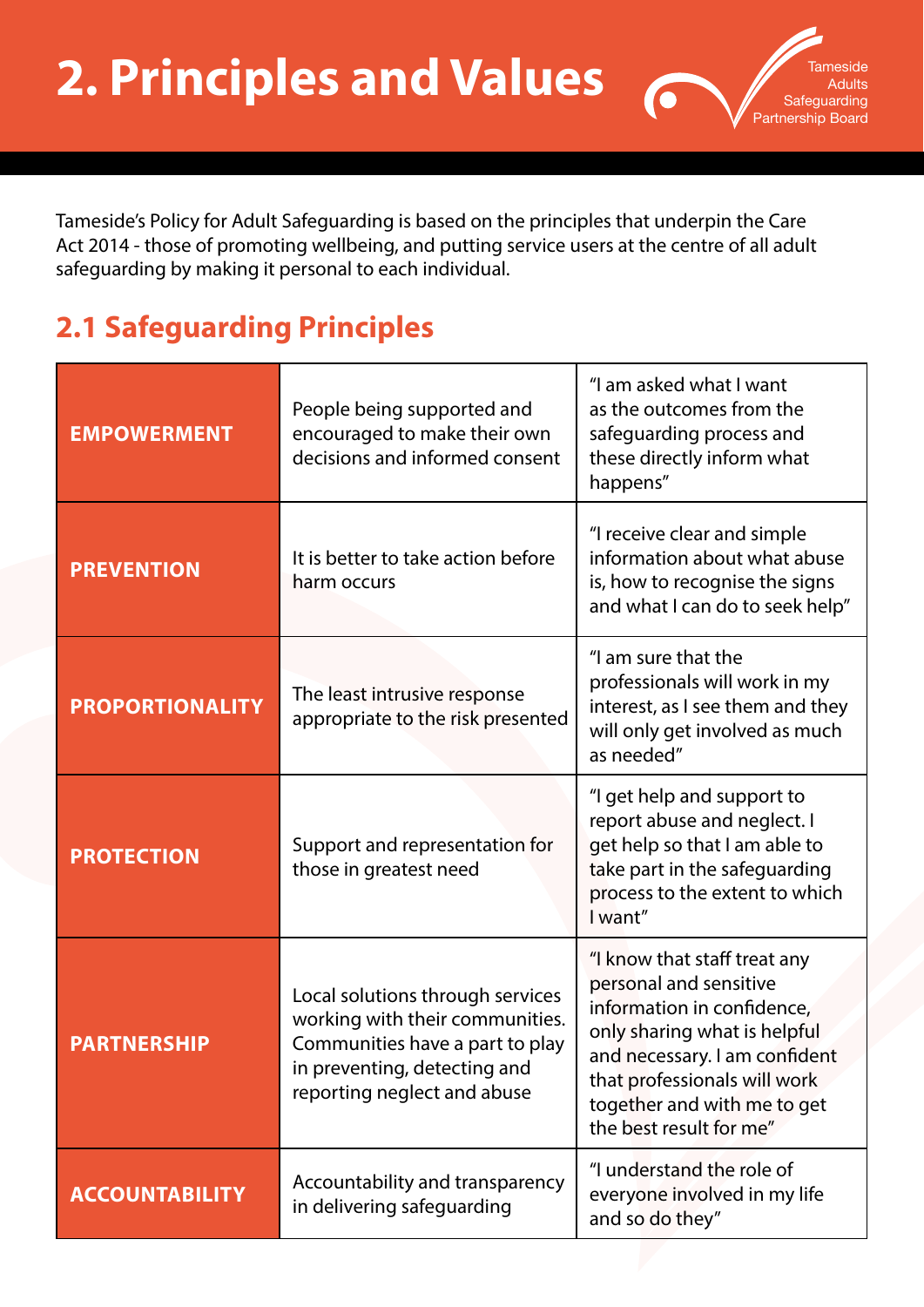## **2.2 Making Safeguarding Personal**

Making safeguarding personal is an approach to safeguarding that is person-led and outcomesfocussed. It is based on conversations with people which establish the person's views, wishes, preferences, histories, circumstances and lifestyle.

It means that Safeguarding Adults:

- Is person led
- Is outcome focussed
- Engages the person and enhanced involvement, choice and control
- Improves quality of life, wellbeing and safety

## **2.3 Wellbeing Principle**

The Care Act 2014 introduces a duty to promote wellbeing when carrying out any care and support functions in respect of a person. This is sometimes referred to as "the wellbeing principle" because it is a guiding principle that puts wellbeing at the heart of care and support.

The wellbeing principle applies in all cases where carrying out any care and support function, or making a decision, or safeguarding.

It applies equally to adults with care and support needs and their carer's. "Wellbeing" is a broad concept, and it is described as relating to the following areas in particular:

- Personal dignity (including treatment of the individual with respect).
- Physical and mental health and emotional wellbeing.
- Protection from abuse and neglect.
- Control by the individual over day-to-day life (including over care and support provided and the way it is provided).
- Participation in work, education, training or recreation.
- Social and economic wellbeing.
- Domestic, family and personal relationships.
- Suitability of living accommodation.
- The individual's contribution to society